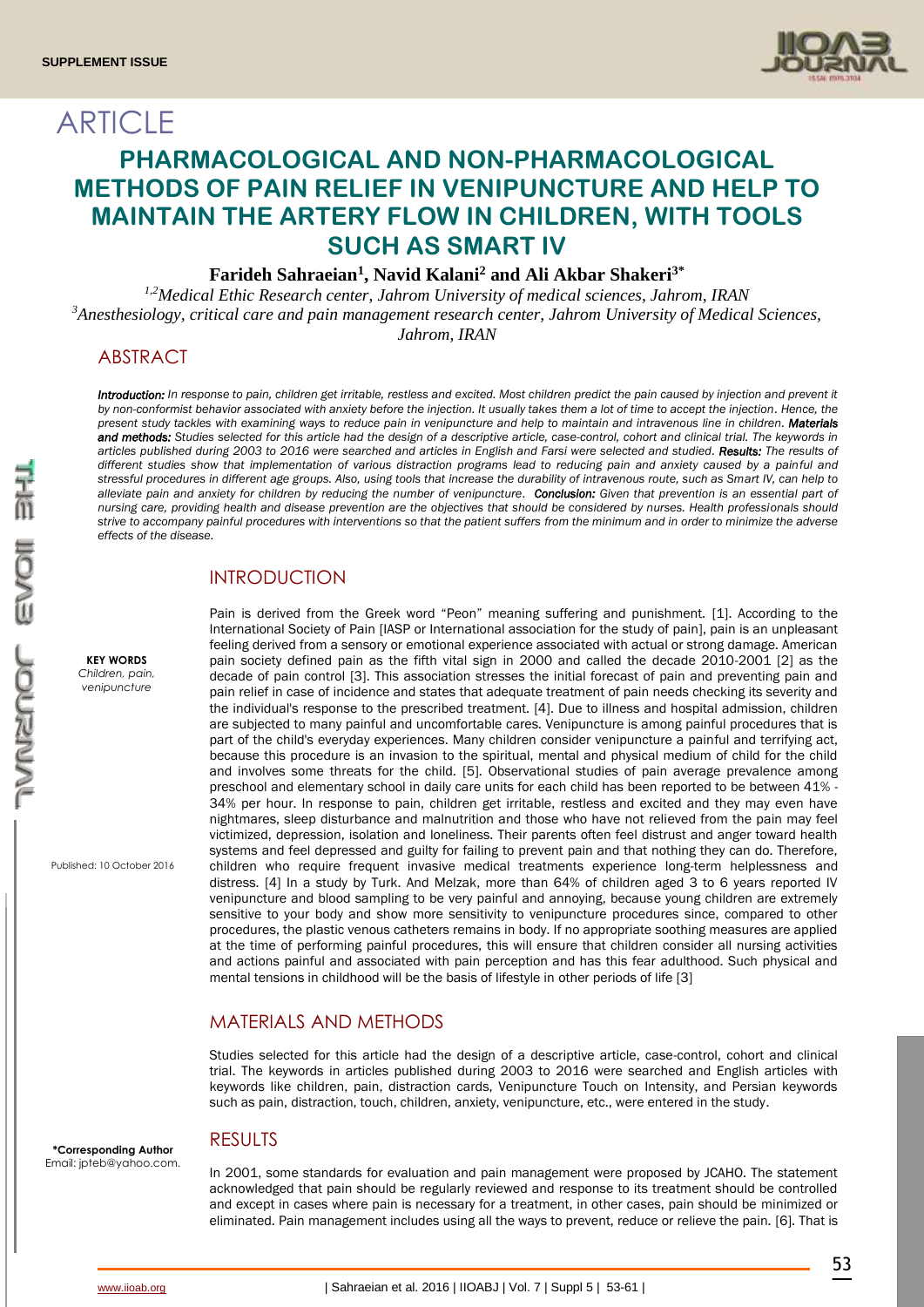

why the measures done in the field of relieving children's pain during and after venipuncture can be divided into two general ways:

#### Pharmacological and non-pharmacological strategies

In pharmacological management of pain, a variety of local anesthetics like Emla cream or other medical practices such as sucrose and oral melatonin etc. are applied and in non-pharmacological approaches, methods of distraction, relaxation with the help of music, cold therapy, touching, watching animations etc. all of which leads to decreased pain and greater tolerance of the child can be used.

#### Pharmacological strategies

In their study, Kazemi and his colleagues evaluated the effect of EMLA cream on pain of venipuncture in 12- to 6-year-old children in hospitals of Rafsanjan. 80 children were randomly examined in two groups of control and intervention  $[n = 40$  per group]. In the intervention group, EMLA cream was applied 60-45 minutes before venipuncture in position and was dressing while the usual venipuncture was performed for the control group. The results showed that pain intensity during venipuncture in the two groups showed a statistically significant difference to the extent that the average pain intensity in the intervention group is greater than in the control group. [7]. The results of the study done by Khalili Shumia and his colleagues with the aim of assessing the impact of anesthetic EMLA ointment on the severity of the pain caused by venipuncture with IV revealed that the pain of venipuncture using EMLA ointment significantly lessens compared to the pain of venipuncture with Vaseline ointment. Short-term side effects and discoloration in the area of application were observed in 20% of subjects [8]. Chyarty and colleagues [2011] carried out a study with the aim of the efficacy of a calming protocol on the basis of nasal lidocaine spray and midazolam [INM] on 46 children ages 5 to 50 months. 1 puff of spray [10 mg] was applied prior to venipuncture. The results showed that using a combination of lidocaine spray and midazolam [INM] seems to be a safe and effective method to achieve short-term sedation in children in order to facilitate the care and medical procedures. [11]. In their study with the aim of assessing the effect of oral melatonin as a sleep-anesthesia agent in reducing pain and anxiety in 60 children aged between 1 to 14 years old during venipuncture in Italy, C. Kuo Pari et al. [2015] concluded that the use of 0.5 mg oral melatonin per kilogram of body weight [up to 5 mg], 30 minutes before blood sampling could have a significant impact in reducing pain and anxiety in children. [12]. The results of the study conducted by Wilson and colleagues [2013] with the aim of using oral sucrose to reduce neonatal pain during venipuncture in infants aged 6-1 months showed that 25% ml2 sucrose has a significant effect in pain relief in infants. [13].

#### Non-Pharmacological strategies

Non-pharmacological strategies are widely used in pain management and coping with emotional distress [14] that can be divided into two categories: cognitive interventions [behavior therapy] and interventions and means influencing mechanisms of pain. The most important non-pharmacological intervention for pain relief is behavior therapy method among which one can mention distraction. In this method, the subject's attention is diverted from painful stimuli and his attention is attracted to pleasant stimuli which in general reduce the perception of pain. Apart from having fewer side effects compared to pharmacological methods, this method is also less expensive. Besides, this method is devoid of toxic and destructive psychological effects on the child. This method is comfortable to use, requires little training and more importantly, is of independent nursing interventions and it is very attractive for young children. [3]. In a study, Allawi and his colleagues examined the effect of bubble blowing on pain of venipuncture performed in children with thalassemia. In this method that is a combination of regular breathing and visual distraction by watching the bubbles, the child's concentration is drawn up on making bubbles. On the other hand, this method reduces muscle stiffness through relaxation, slacken pleura relax and the child feel freedom and lightness with each deep breathing. The results showed that the bubbling method reduces the pain of venipuncture. With respect to the fact that the bubble blowing method is more economical, using different techniques of distraction by nurses during venipuncture will promote life quality of children with thalassemia. [15]. The results of the study conducted by Vosoughi and colleagues showed that distraction through the bubble blowing reduces the physiological responses and the pain of venipuncture in children aged 6-3 years old. [3]. Dalla Kvist et al. [2002] carried out a study with the aim of determining the effects of distraction on the pain of injection procedures performed on six children aged 8-2S years old. The results of this study showed that different methods of distraction reduce pain in children successfully. [16]. Gupta and colleagues [2014] conducted a study to explore the impact of animation on the amount of pain during venipuncture on 70 children under 7 years old in Punjab, India. Children were divided into two 35-member groups. In group A, only family members accompanied the child during venipuncture while in group B, in addition to family members' accompaniment, animations and video clips were used. Then FLACC scale was used to measure pain intensity. The results showed that pain severity in group A was 3.86 and 2.43 in group B. Group A experienced the maximum amount of pain [88.57%] and they did not calm during venipuncture. While the second group showed less pain [28.58%] of which about 25% of them were comfortable and only 20% of them showed severe pain. [17].

Means and interventions effective in mechanisms of pain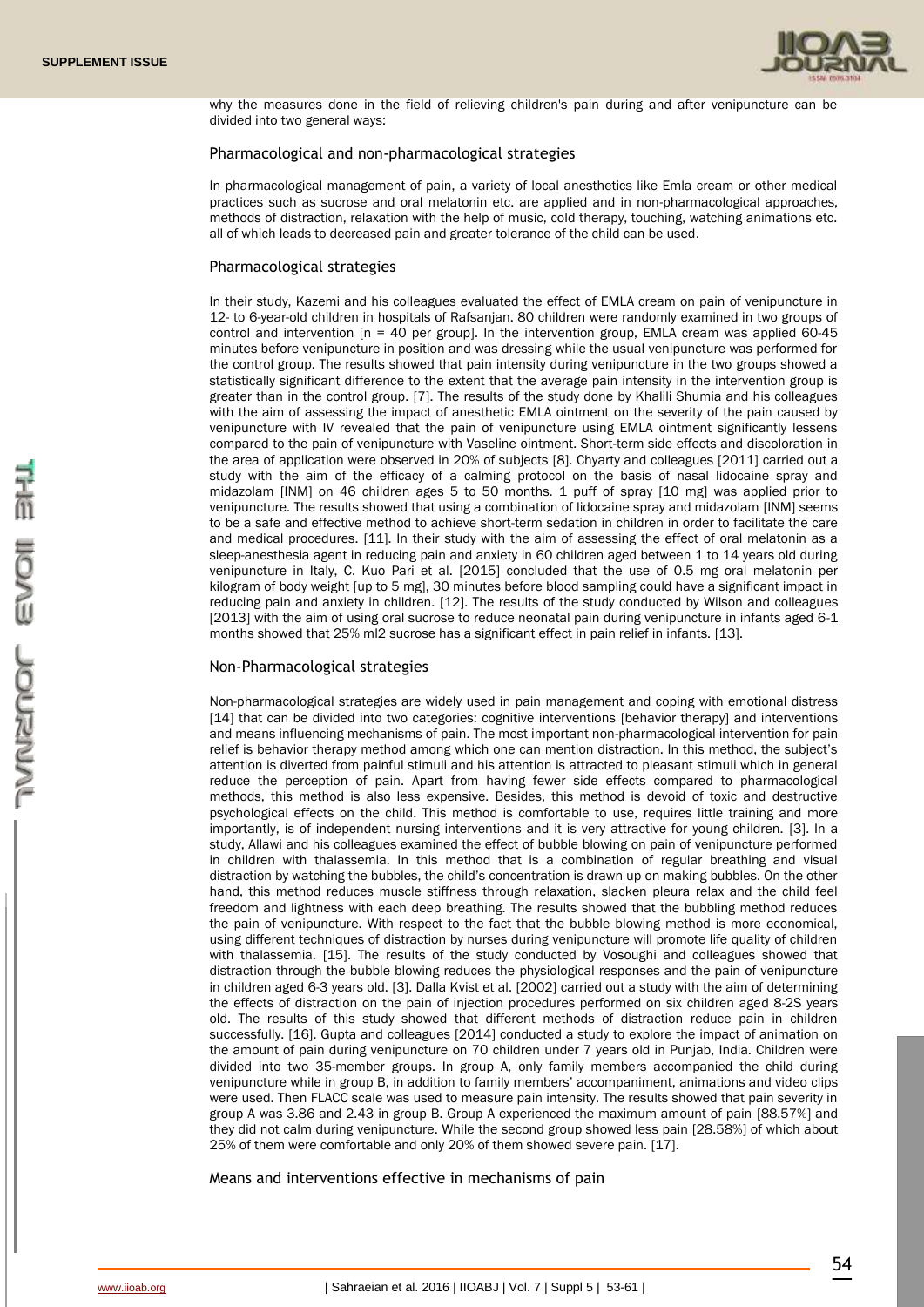

Abazari and his colleagues conducted a study with the aim of determining the effect of Hugo point massage with ice on the pain of venipuncture in 86 12- to 80-year-old children with thalassemia. In the intervention group, 5 minutes before venipuncture, Hugo point was massaged with ice while the control group received no intervention. The results this study showed that pain intensity was significantly lower in the intervention group than in the control group. [27] Schreiber et al. [2016] in a study evaluated a dithering cooling device called BUZZY in reducing pain in children with mental disorders in Italy. 70 children aged about 9 years old were randomly divided into two groups. In a 34-member group the BUZZY was used during venipuncture and the 36-member group received no intervention. The results showed that this device during venipuncture leads to the reduction of pain in children with mental [cognitive] disorders. Also, because of its special design, this device causes the child's distraction. [28]. There is a cooling spray that, unlike other anesthetic methods, is not chemical-based. As soon as the spray is applied in the area, gestures of pain impulses in the sensory nerves of the skin are reduced and its effect is manifested in less than one hour.

#### Studies evaluating the effects of different methods comparatively are as follows

The results of the study carried out by Allawi and his colleagues to evaluate distraction and EMLA cream showed that there was a significant difference between the average numeric and photographic pain intensity of distraction and EMLA cream methods with normal procedures, but there is no significant difference between distraction and EMLA cream methods. So both methods lead to reduction of the pain of venipuncture. However, given the fact that distraction method is more economical than the cream EMLA, using this method is recommended. [29]. The results of the study conducted by Nick Fried and his colleagues evaluate the use of ice and EMLA cream showed that there was no significant difference between the two groups of ice and EMLA cream. Then, because the use of non-pharmacological methods in pain relief is preferable over pharmaceutical procedures in terms of cost and availability, it can be said that in case of lack of access to pharmacological methods to relieve pain associated with venipuncture procedures, non-pharmacological method of using ice can be applied. [32]. Akdas and his colleagues [2014] in a study to compare the Valsalva Manor [VM] with EMLA cream in reducing pain during venipuncture in children concluded that the Valsalva Manor as a practical and simple method could lead to reduction of children's pain, but its effectiveness is not as much as that of EMLA cream. [33]. In Japan, Kytazava and his colleagues [2015] used the combination of EMLA cream [2.5 percent lidocaine and prilocaine 2.5%] and distraction methods, preparation and training. Of the 132 children participants, 58.3% did not cry during venipuncture procedure and 71.9% felt that this method eliminates fear in children. 90.9% were satisfied with the procedure and 75.8% thought that this method should be applied during venipuncture in children. [34].

| <b>Table 1:</b> Pharmacological strategies |                                                                                                                                                                                       |                                                                                                                                                                                                                                |                             |      |                                                                                                                                                                             |                                                           |  |
|--------------------------------------------|---------------------------------------------------------------------------------------------------------------------------------------------------------------------------------------|--------------------------------------------------------------------------------------------------------------------------------------------------------------------------------------------------------------------------------|-----------------------------|------|-----------------------------------------------------------------------------------------------------------------------------------------------------------------------------|-----------------------------------------------------------|--|
|                                            | pain<br>The<br>average<br>intensity<br>the<br>in.<br>intervention<br>group<br>was lower than in the<br>control group. (7)                                                             | Intervention group:<br>EMLA cream<br>was<br>60-45<br>applied<br>before<br>minutes<br>venipuncture<br>in<br>position<br>and<br>was<br>dressing<br>Control<br>group:<br><b>The</b><br>usual<br>venipuncture<br>was<br>performed. | Kazemi et<br>al             | 2014 | <b>The</b><br>average<br>pain intensity in<br>intervention<br>the<br>group was lower<br>the<br>than<br>in<br>control group. (7)                                             | <b>EMLA</b><br>cream<br>(EMLA)                            |  |
|                                            | <b>of</b><br>The<br>pain<br>venipuncture<br>using<br>the EMLA ointment is<br>significantly less than<br>the<br>pain<br>of<br>venipuncture<br>with<br>Vaseline ointment. (8)           |                                                                                                                                                                                                                                | Khalili<br>Shumia et<br>al. | 2012 | of<br><b>The</b><br>pain<br>venipuncture<br>using the EMLA<br>ointment<br>is<br>significantly less<br>than the pain of<br>venipuncture<br>with<br>Vaseline<br>ointment. (8) |                                                           |  |
|                                            | <b>The</b><br>pain<br>of<br>venipuncture<br>using<br>Diclofenac Gel<br>is<br>significantly less than<br>the<br>pain<br>of<br>venipuncture<br>with<br>Vaseline ointment. (9)           |                                                                                                                                                                                                                                | Khalili<br>Shumia et<br>al. | 2012 | of<br><b>The</b><br>pain<br>venipuncture<br>using Diclofenac<br>Gel<br>is<br>significantly less<br>than the pain of<br>venipuncture<br>with<br>Vaseline<br>ointment. (9)    | <b>Diclofenac</b><br>Gel                                  |  |
|                                            | <b>The</b><br>minimum<br>recommended<br>treatment time is 60<br>minutes,<br>but<br>by<br>increasing the amount<br>time<br>οf<br>(over<br>90<br>minutes)<br>less pain<br>was felt.(10) |                                                                                                                                                                                                                                | William T                   | 2008 | <b>The</b><br>minimum<br>recommended<br>treatment time is<br>60 minutes, but<br>by increasing the<br>amount of time<br>90<br>(over<br>minutes)<br>less                      | <b>EMLA</b><br>Lidocaine<br>$-%2.5$<br>Prilocaine<br>2.5% |  |

**Table 1:** Pharmacological strategies in the pharmacological strategies in the pharmacological strategies in the pharmacological strategies in the pharmacological strategies in the pharmacological strategies in the pharmac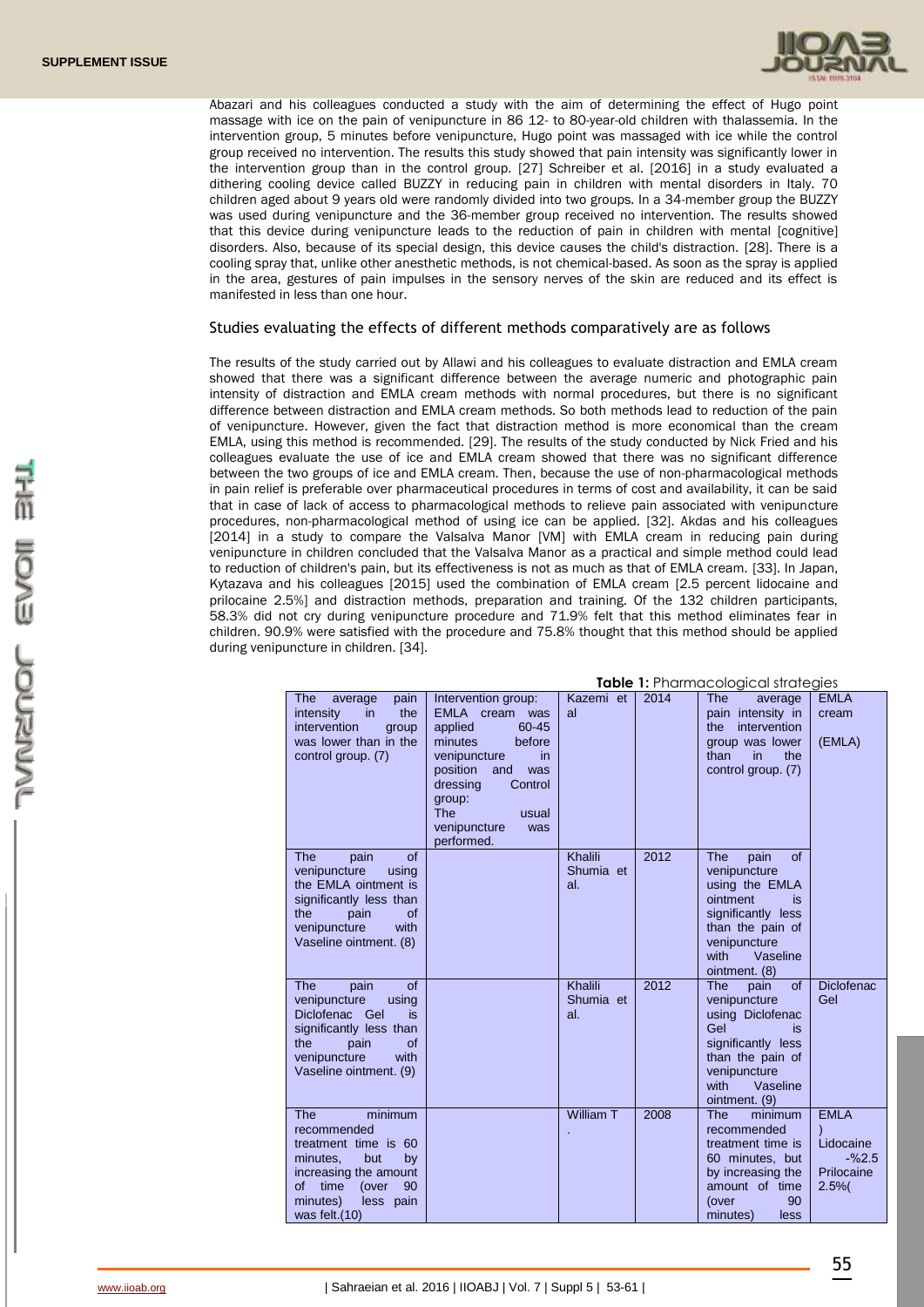

|                                                                                                                                                                                                                                                                                                                                                                                                              |                             |      | pain was felt.(10)                                                                                                                                                                                                                                                                                                                                                                                                     |                                                                                                                                                        |
|--------------------------------------------------------------------------------------------------------------------------------------------------------------------------------------------------------------------------------------------------------------------------------------------------------------------------------------------------------------------------------------------------------------|-----------------------------|------|------------------------------------------------------------------------------------------------------------------------------------------------------------------------------------------------------------------------------------------------------------------------------------------------------------------------------------------------------------------------------------------------------------------------|--------------------------------------------------------------------------------------------------------------------------------------------------------|
| The time it takes for<br>effect<br><b>of</b><br>the<br><b>EMLA</b><br>anesthesia<br>cream to appear is<br>about 60 minutes or<br>while<br>the<br>greater<br>duration for the effect<br>anesthetic<br>οf<br>tetracaine<br>gel<br>to<br>manifest is about 45-<br>30 minutes.<br>The<br>durability of the effect<br>of tetracaine gel after<br>the application is 4 to<br>6 hours more than<br>EMLA cream. (10) | Smith<br>&<br><b>Nephew</b> |      | The time it takes<br>for the effect of<br>anesthesia<br>EMLA cream to<br>appear is about<br>60 minutes or<br>greater while the<br>duration for the<br>effect<br><b>of</b><br>anesthetic<br>tetracaine gel to<br>manifest is about<br>45 30<br>minutes.<br>The durability of<br>the<br>effect<br>0f<br>tetracaine<br>gel<br>the<br>after<br>application is 4<br>to 6 hours more<br>than<br><b>EMLA</b><br>cream. $(10)$ | Tetracaine<br>gel *                                                                                                                                    |
| <b>EMLAEMLAApplying</b><br>it for 30 minutes has<br>the same effect as<br>using EMLA cream for<br>60 minutes and its<br>effect is about 25%<br>the same as that of<br>EMLA cream.<br><b>But</b><br>this method has not<br>studied<br>in.<br>been<br>children under<br>two<br>years. (10)                                                                                                                     |                             |      | <b>EMLAEMLAAppl</b><br>ying it for 30<br>minutes has the<br>same effect as<br><b>EMLA</b><br>using<br>for<br>60<br>cream<br>minutes and its<br>effect is about<br>25% the same<br>as that of EMLA<br>cream. But this<br>method has not<br>been studied in<br>children<br>under<br>two years. (10)                                                                                                                      | لبيوزومال<br>ليدو كائين<br>$4\%$ *                                                                                                                     |
| Children<br>topical<br>in.<br>adhesive<br>group<br>0f<br>lidocaine<br>and<br>tetracaine had less<br>pain compared to the<br>placebo group, and<br>59% of children did<br>not feel any pain. (10)                                                                                                                                                                                                             | Chadds<br>Ford              |      | Children<br>in.<br>topical adhesive<br>group<br>0f<br>lidocaine<br>and<br>tetracaine<br>had<br>less<br>pain<br>compared to the<br>placebo<br>group,<br>59%<br>and<br>0f<br>children did not<br>feel<br>any pain.<br>(10)(                                                                                                                                                                                              | <b>Topical</b><br>adhesive<br>containing<br>thin<br>a<br>layer<br>0f<br>Lidocaine<br>and<br>tetracaine<br>layer<br>70<br>70<br>mg /<br>mg <sup>*</sup> |
| Using a combination<br>of lidocaine spray and<br>midazolam<br>(INM)<br>appears to be safe<br>and effective method<br>to achieve short-term<br>sedation in children in<br>order to facilitate the<br>medical<br>care<br>and<br>procedures. (11)                                                                                                                                                               | Chiaretti A                 | 2011 | Using<br>a<br>combination<br>0f<br>lidocaine<br>spray<br>and midazolam<br>(INM) appears to<br>safe<br>be<br>and<br>effective method<br>to achieve short-<br>term sedation in<br>children in order<br>to facilitate the<br>care and medical<br>procedures. (11)                                                                                                                                                         | Intranasal<br>lidocaine<br>and<br>midazolam<br>spray<br>(INM)                                                                                          |
| Using 0.5 mg of oral<br>melatonin<br>per<br>kilogram<br>of<br>body<br>weight (up to 5 mg),<br>30 minutes prior to<br>blood sampling can<br>significant<br>have<br>a<br>impact in reducing<br>pain and anxiety in<br>children. (12)                                                                                                                                                                           | Marseglia<br>L              | 2015 | Using 0.5 mg of<br>melatonin<br>oral<br>per kilogram of<br>body weight (up<br>to 5 mg), 30<br>minutes prior to<br>blood sampling<br>have<br>can<br>a<br>significant<br>impact<br>in.<br>reducing<br>pain<br>and anxiety in<br>children. (12)                                                                                                                                                                           | Oral<br>melatonin                                                                                                                                      |
| 2 mL of 25% sucrose<br>has a significant effect<br>pain<br>relief<br>in.<br>in.<br>infants. (13)                                                                                                                                                                                                                                                                                                             | <b>Wilson S</b>             | 2013 | 2 mL of 25%<br>sucrose has a<br>significant effect<br>in pain relief in                                                                                                                                                                                                                                                                                                                                                | Oral<br>sucrose                                                                                                                                        |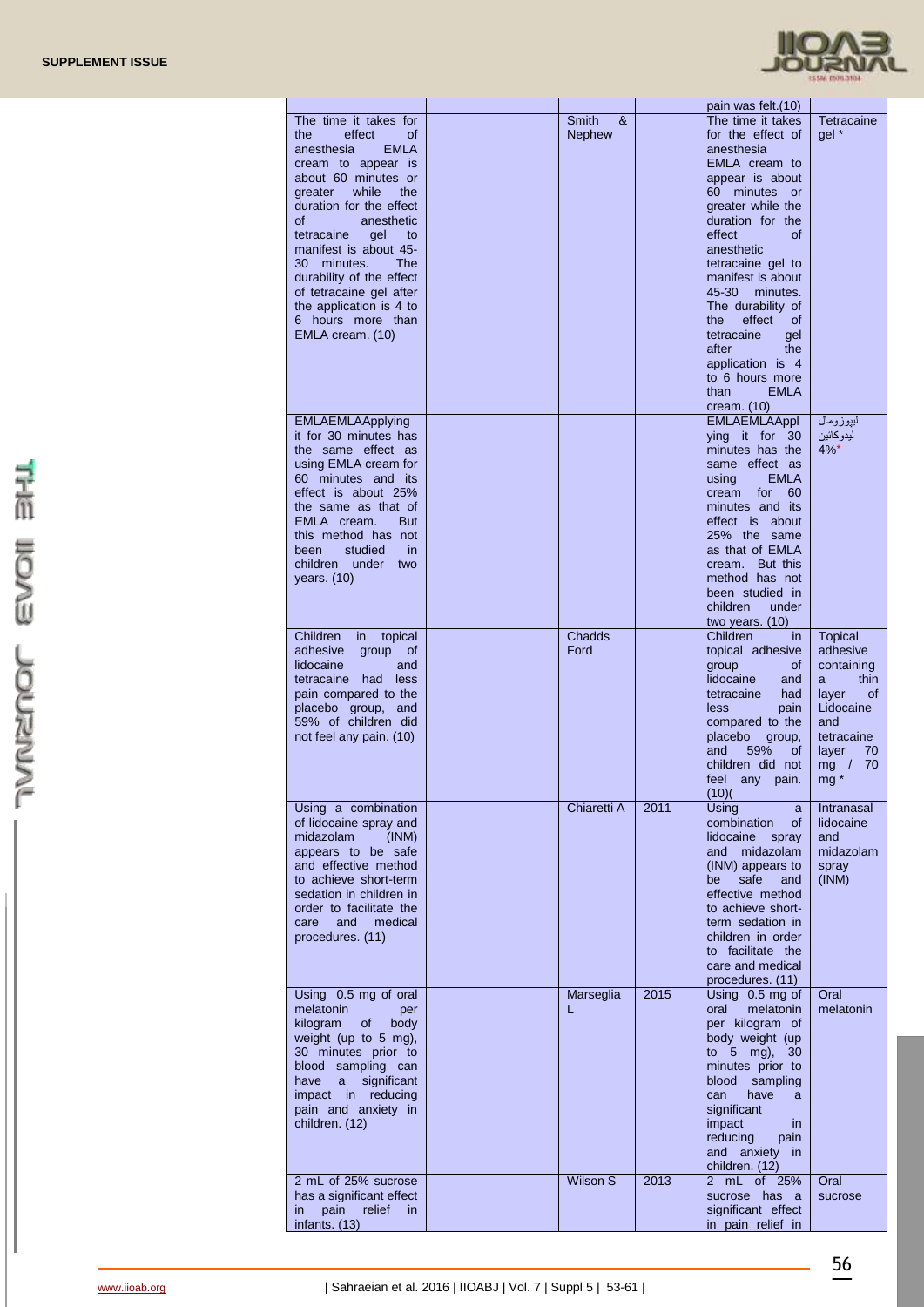

| infants. (13) |  |
|---------------|--|
|               |  |

| <b>Table 2:</b> Non-Pharmacological strategies                                                                                                                                                                                                                                  |                                                                                                                                                                                                                           |                                |      |                                                                                                                       |  |
|---------------------------------------------------------------------------------------------------------------------------------------------------------------------------------------------------------------------------------------------------------------------------------|---------------------------------------------------------------------------------------------------------------------------------------------------------------------------------------------------------------------------|--------------------------------|------|-----------------------------------------------------------------------------------------------------------------------|--|
| Bubble method reduces the pain of<br>venipuncture. And with respect to<br>the fact that the bubble blowing<br>method is more economical, using                                                                                                                                  |                                                                                                                                                                                                                           | Allawi et al.                  | 2008 | bubbling                                                                                                              |  |
| different techniques of distraction by<br>during venipuncture<br>nurses<br>will<br>promote life quality of children with<br>thalassemia. (15)                                                                                                                                   |                                                                                                                                                                                                                           |                                |      |                                                                                                                       |  |
| Distraction<br>through<br>the<br>bubble<br>reduces the physiological responses<br>severity<br>of the<br>pain<br>and<br>0f<br>venipuncture in children 6-3 years<br>old. (3)                                                                                                     |                                                                                                                                                                                                                           | Chehrzad et<br>al.             | 2010 |                                                                                                                       |  |
| Various methods of distraction have<br>successfully<br>reduced<br>pain<br>in.<br>children. (16)                                                                                                                                                                                 |                                                                                                                                                                                                                           | Dahlquist<br>LM.               | 2002 | <b>Distraction</b>                                                                                                    |  |
| Group A experienced the maximum<br>amount of pain (88.57%) and they<br>did not calm during venipuncture.<br>While the second group showed less<br>pain (28.58%) of which about 25% of<br>them were comfortable and only<br>20%<br>of l<br>them<br>showed<br>severe<br>pain.(17) | Group A:<br>Only<br>family<br>members<br>accompanied<br>the<br>child<br>during<br>venipuncture.Group<br>B:<br>In addition to family<br>members'<br>accompaniment,<br>animations<br>and<br>video<br>clips<br>were<br>used. | Gupta HV                       | 2014 | Animation                                                                                                             |  |
| Watching TV significantly reduces<br>pain during venipuncture in children<br>(18)                                                                                                                                                                                               |                                                                                                                                                                                                                           | C V Bellieni                   | 2006 | watching TV                                                                                                           |  |
| The pain in the intervention group<br>using distraction techniques was less<br>than in the control group. (19)                                                                                                                                                                  |                                                                                                                                                                                                                           | Windich-<br><b>Biermeier A</b> | 2007 | <b>Distraction</b><br>(bubble,<br>books.<br>music,<br>three-<br>dimensional<br>glass<br>and<br>manual video<br>games) |  |
| Distraction significantly reduces pain<br>distressful behavior in the<br>and<br>intervention group compared to the<br>control group. (20)                                                                                                                                       |                                                                                                                                                                                                                           | <b>Vessey JA</b>               | 1994 | <b>Distraction</b>                                                                                                    |  |
| Using toys as a distraction during<br>venipuncture is effective in reducing<br>mild to moderate pain. (21)                                                                                                                                                                      |                                                                                                                                                                                                                           | Rhonda<br>Winskill             | 2008 | <b>Distraction</b><br>(toy)                                                                                           |  |
| In the experimental group 3/63% of<br>children had mild pain and no child<br>reported severe pain and in the<br>control group 0/50% of children had<br>mild pain and 3/33% of children had<br>severe pain. (22)(                                                                |                                                                                                                                                                                                                           | Shamshiri et<br>al             | 2012 | Pressing<br>small<br>and<br>soft balls                                                                                |  |
| The most effective way to relieve<br>pain and anxiety in children during<br>bloodletting<br>distraction<br>the<br>was<br>cards. (23)                                                                                                                                            |                                                                                                                                                                                                                           | Canbulat N                     | 2014 | Two<br>methods<br>of<br>cards<br>with<br>distraction<br>and<br>kaleidoscope                                           |  |
| Using the kaleidoscope has reduced<br>pain in children. (24)                                                                                                                                                                                                                    |                                                                                                                                                                                                                           | Karakaya A                     | 2012 | kaleidoscope                                                                                                          |  |
|                                                                                                                                                                                                                                                                                 | EG group:<br>(In the presence of<br>dogs)<br>CG group:<br>(In the absence of<br>dogs)(25)                                                                                                                                 | Vagnoli L                      | 2015 | The use<br>0f<br>animals<br>(dogs)                                                                                    |  |
| Music has a beneficial effect in<br>reducing anxiety before, during and<br>after blood tests, and pain in the<br>intervention group was lower than in<br>the control group. (26)                                                                                                |                                                                                                                                                                                                                           | Caprilli S                     | 2007 | Songs<br>and<br>music                                                                                                 |  |

**Table 3:** Interventions and tools effective in the mechanisms of pain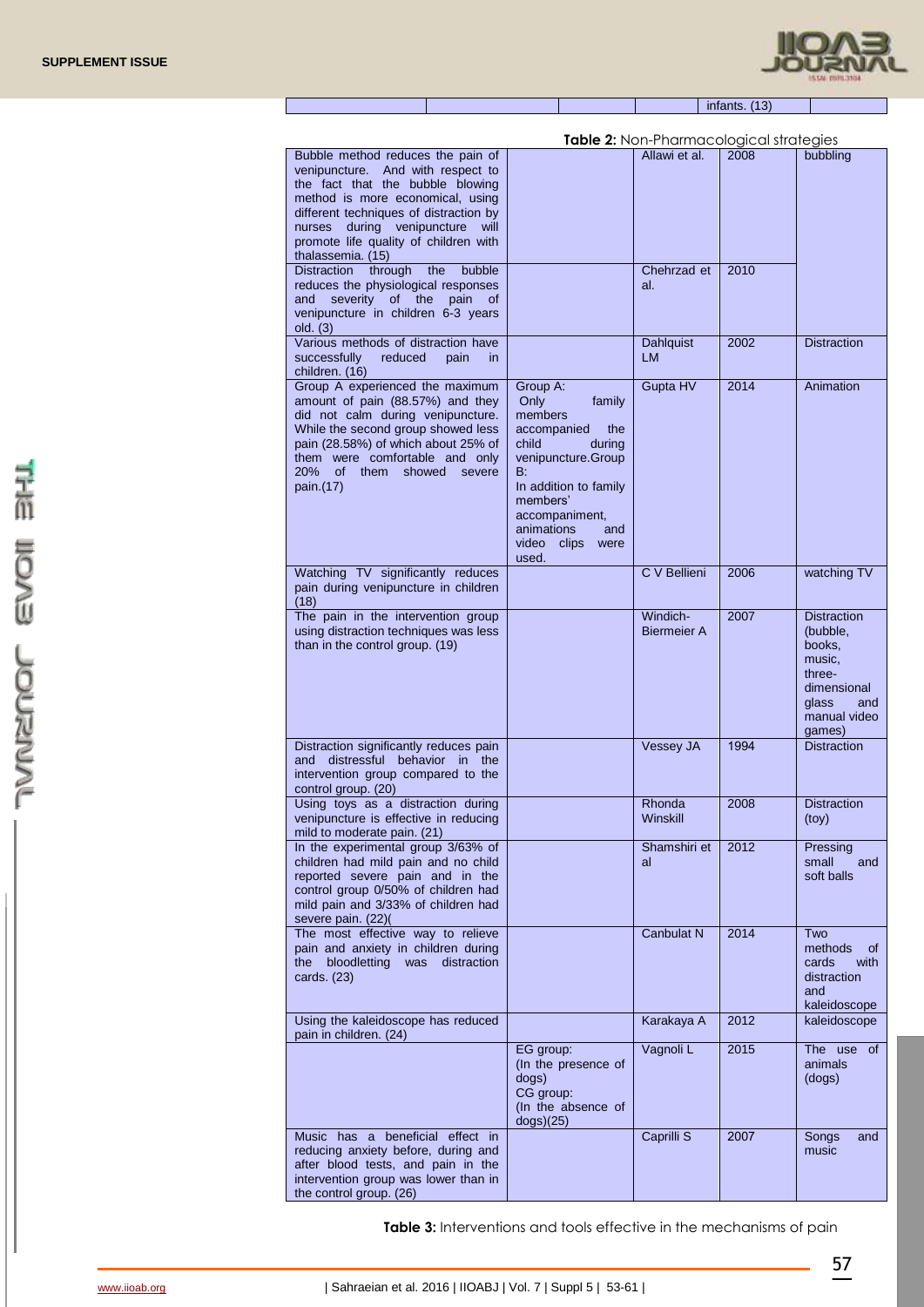

| Pain intensity was significantly lower<br>in the intervention group than the<br>control group. (27)                                                                                                              | Intervention group:<br>minutes before<br>5.<br>venipuncture Hugo<br>point<br>was<br>with<br>massaged<br>ice.Control group:<br>intervention<br>No<br>was conducted. | Abazari<br>et<br>al. | 2014 | <b>Hugo</b><br>point<br>massage<br>with ice      |
|------------------------------------------------------------------------------------------------------------------------------------------------------------------------------------------------------------------|--------------------------------------------------------------------------------------------------------------------------------------------------------------------|----------------------|------|--------------------------------------------------|
| Using this device during venipuncture<br>will lead to a reduction in pain in<br>children with mental disorders. Also,<br>due to its special design, this device<br>results in child's distraction. (28)          | Intervention group:<br>BUZZY was used<br>during<br>venipuncture<br>Intervention<br>group:No<br>intervention<br>was<br>conducted.                                   | Schreiber S          | 2016 | <b>Dithering</b><br>cooling<br>device<br>(BUZZY) |
| Upon using this spray in the area,<br>starting and gestures of<br>pain<br>impulses in the sensory nerves of the<br>skin is reducedand the onset of<br>action in less than a minute and is<br>very fleeting. (10) |                                                                                                                                                                    |                      |      | Cooling<br>Spray                                 |

| Table 4: Comparing different methods |  |
|--------------------------------------|--|
|--------------------------------------|--|

| There is a significant difference with<br>normal procedure, but there is<br>no<br>difference<br>significant<br>between<br>the<br>methods of distraction and EMLA cream.<br>So both methods reduce the pain of<br>venipuncture. However, considering the<br>distraction method is more economical<br>than the cream EMLA, using this method<br>is recommended. (29)                                                                                  |                                                                    | Allawi et al.                  | 2005 | <b>Distraction</b><br><b>EMLA</b><br>and<br>cream       |
|-----------------------------------------------------------------------------------------------------------------------------------------------------------------------------------------------------------------------------------------------------------------------------------------------------------------------------------------------------------------------------------------------------------------------------------------------------|--------------------------------------------------------------------|--------------------------------|------|---------------------------------------------------------|
| Application of anesthetic cream had<br>more impact on the pain of venipuncture<br>children.<br><b>So</b><br>that.<br>it.<br>can<br>be<br>in.<br>recommended that the cream is applied<br>in the desired location routinely one hour<br>before venipuncture and music is used<br>as a useful method for distraction of<br>children. (30)                                                                                                             |                                                                    | Pourmovah<br>ed et al.         | 2008 | <b>Music</b><br>and<br>anesthesia<br><b>EMLA</b> cream  |
| Pain intensity of venipuncture using<br>music method and EMLA cream is<br>significantly less than the child's pain<br>using the normal method. Also, no<br>significant difference<br>was observed<br>between the severity of pain during<br>venipuncture using distraction (music)<br>and EMLA cream. (31)                                                                                                                                          |                                                                    | Shahabi<br>et<br>al.           | 2007 |                                                         |
| There is no significant relationship<br>between EMLA and ice groups. Then,<br>because the use of non-pharmacological<br>methods<br>is<br>preferable<br>over<br>pharmaceutical procedures in pain relief<br>in terms of cost and availability, it can be<br>said that in case of lack of access to<br>pharmacological methods to relieve the<br>pain of venipuncture procedures, non-<br>pharmacological method of using ice can<br>be applied. (32) |                                                                    | <b>Nick</b><br>Fried<br>et al. | 2010 | Ice<br>and<br><b>EMLA</b> cream                         |
| Valsalva Mano, as a practical and simple<br>method, can effectively reduce pain in<br>children, but it is not as effective as<br>EMLA cream. (33)                                                                                                                                                                                                                                                                                                   |                                                                    | Akdas O                        | 2014 | Valsalva<br>Mano<br>(VM)<br><b>EMLA</b><br>and<br>cream |
| Aggression and cries reduces<br>with<br>clownish acts and the pain is alleviated<br>with EMLA cream. So, it is better to<br>reduce pain with EMLA cream and<br>however distraction through slapstick is<br>helpful. (35)                                                                                                                                                                                                                            |                                                                    | Meiri N                        | 2015 | <b>Clownish</b><br>acts<br>and<br><b>EMLA</b> cream     |
|                                                                                                                                                                                                                                                                                                                                                                                                                                                     |                                                                    | <b>Biran V</b>                 | 2011 | <b>EMLA</b> cream<br>and<br>oral<br>sucrose(36)         |
| There is a significant difference between<br>the pain in the normal method with<br>touching<br>and<br>bubble.<br>However,<br>significant difference was found between<br>the average pain intensity in bubble                                                                                                                                                                                                                                       | The first group<br>and<br>before<br>during<br>venipuncture<br>were | Razzaghi et<br>al.             | 2012 | <b>Distraction</b><br>and touch                         |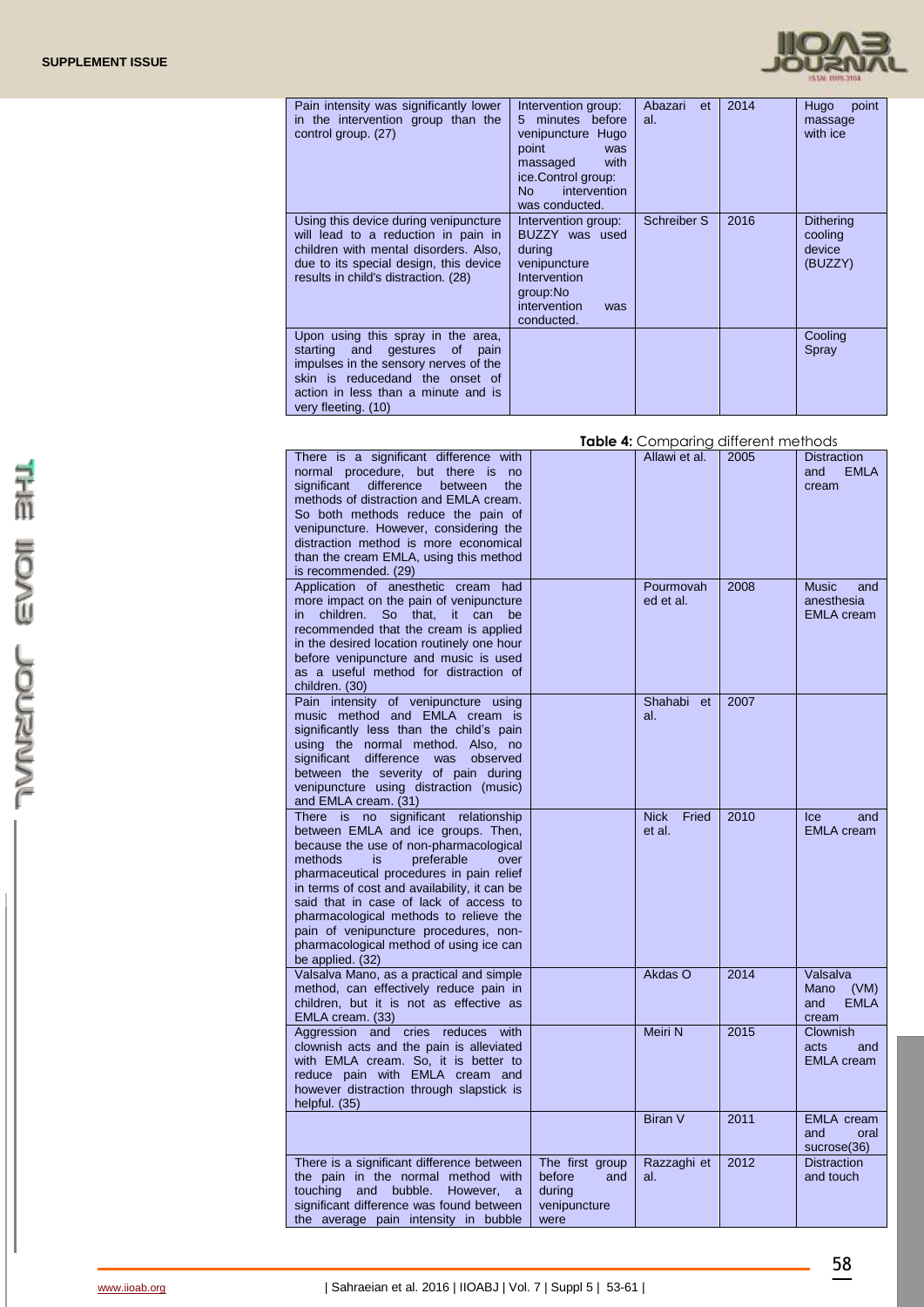

| technique and touching technique. So<br>both methods of bubble play and touch<br>are effective in reducing the pain of<br>venipuncture in children. (37)                                                                                                                                                                                                                                                                            | encouraged<br>to<br>bubble-making<br>play.<br><b>The</b><br>second<br>group received<br>touching<br>the<br>injection area at<br>the same time.<br>control<br>The l<br>group received<br>no intervention.                                                                                                                          |                      |      |                                                                                                                                                               |
|-------------------------------------------------------------------------------------------------------------------------------------------------------------------------------------------------------------------------------------------------------------------------------------------------------------------------------------------------------------------------------------------------------------------------------------|-----------------------------------------------------------------------------------------------------------------------------------------------------------------------------------------------------------------------------------------------------------------------------------------------------------------------------------|----------------------|------|---------------------------------------------------------------------------------------------------------------------------------------------------------------|
| Venipuncture pain was moderate in the<br>usual method. But in the method of using<br>music and rhythmic breathing technique<br>Hey-Ho,<br>pain was mild.<br>Moreover,<br>comparison of the pain of venipuncture in<br>these three methods showed that both<br>pain of venipuncture was lower in music<br>and rhythmic breathing technique Hey-<br>Ho than in the usual method and that the<br>music method had the least pain. (38) | In the first visit,<br>venipuncture in<br>the<br>usual<br>method,<br>it<br>means without<br>distraction, was<br>performed.<br>In<br>the<br>second<br>visit. music was<br>used to create<br>distraction<br>a.<br>and on the third<br>visit, Hey - Hv<br>rhythmic<br>breathing<br>technique was<br>used to create<br>a distraction. | Vali Zadeh<br>et al. | 2004 | <b>Music</b><br>and<br>Rhythmic<br><b>Breathing</b><br><b>Technique</b>                                                                                       |
| The pain of venipuncture is reduced by<br>means of distraction methods, relaxation,<br>rhythmic breathing and music among<br>which music is more effective in reducing<br>pain. (39)                                                                                                                                                                                                                                                |                                                                                                                                                                                                                                                                                                                                   | Ismaili et al.       | 2008 | Rhythmic<br><b>Breathing</b><br>and music                                                                                                                     |
| All used methods reduced significantly<br>pain and anxiety in children during blood-<br>taking. $(40)$                                                                                                                                                                                                                                                                                                                              |                                                                                                                                                                                                                                                                                                                                   | Sahiner NC           | 2015 | Three<br>methods<br>of<br>distraction<br>(cards<br>for<br>distraction.<br>listening<br>to<br>children's<br>programs<br>music<br>and<br>inflating<br>balloons) |
| During venipuncture, the smell of vanilla<br>and breast milk, both have calming<br>influence on the infant.<br>But after<br>venipuncture, just the smell of breast<br>milk has a calming effect. So breast milk,<br>compared with the scent of vanilla, has<br>more calming effect on preterm infants.<br>(41)                                                                                                                      |                                                                                                                                                                                                                                                                                                                                   | Jebreili M           | 2015 | The smell of<br>milk<br>breast<br>vanilla<br>and<br>smell                                                                                                     |

# DISCUSSION AND CONCLUSION

The results of research conducted in the field of distraction shows implementation of distraction procedure has reduces pain and anxiety of treatment procedures in children suffering from various diseases. Therefore, with a variety of methods of distraction, we can reduce the effects of destructive experience of painful and stressful procedures in children who suffer from a lot of pain during painful procedures of diagnosis, treatment and control of their disease. Given that one of the main roles of nurses is to get access to non-invasive methods for the treatment and care of patients, it is hoped that the results of these studies expand the field of nursing activities associated with pain and anxiety of children before medical procedures and increase the quality of nursing care. Nurses play an important role in the control of pain and anxiety in patients, especially children. Nurses who care for their patients' pain and anxiety, try to reduce them and establish a better relationship with their patients. In fact, by reducing pain and anxiety, nurses can increase children's satisfaction. With respect to the satisfactory results in reducing pain and anxiety in children, it can be introduced as a convenient method for relieving pain and anxiety in children that is easy-implemented and low-cost. Training non-pharmacological methods such as distraction to other social groups, such as parents and teachers is also useful. By engaging children to do these procedures at the time of facing with painful cases, they can reduce adverse physical and psychological effects in children

ACKNOWLEDGEMENTS None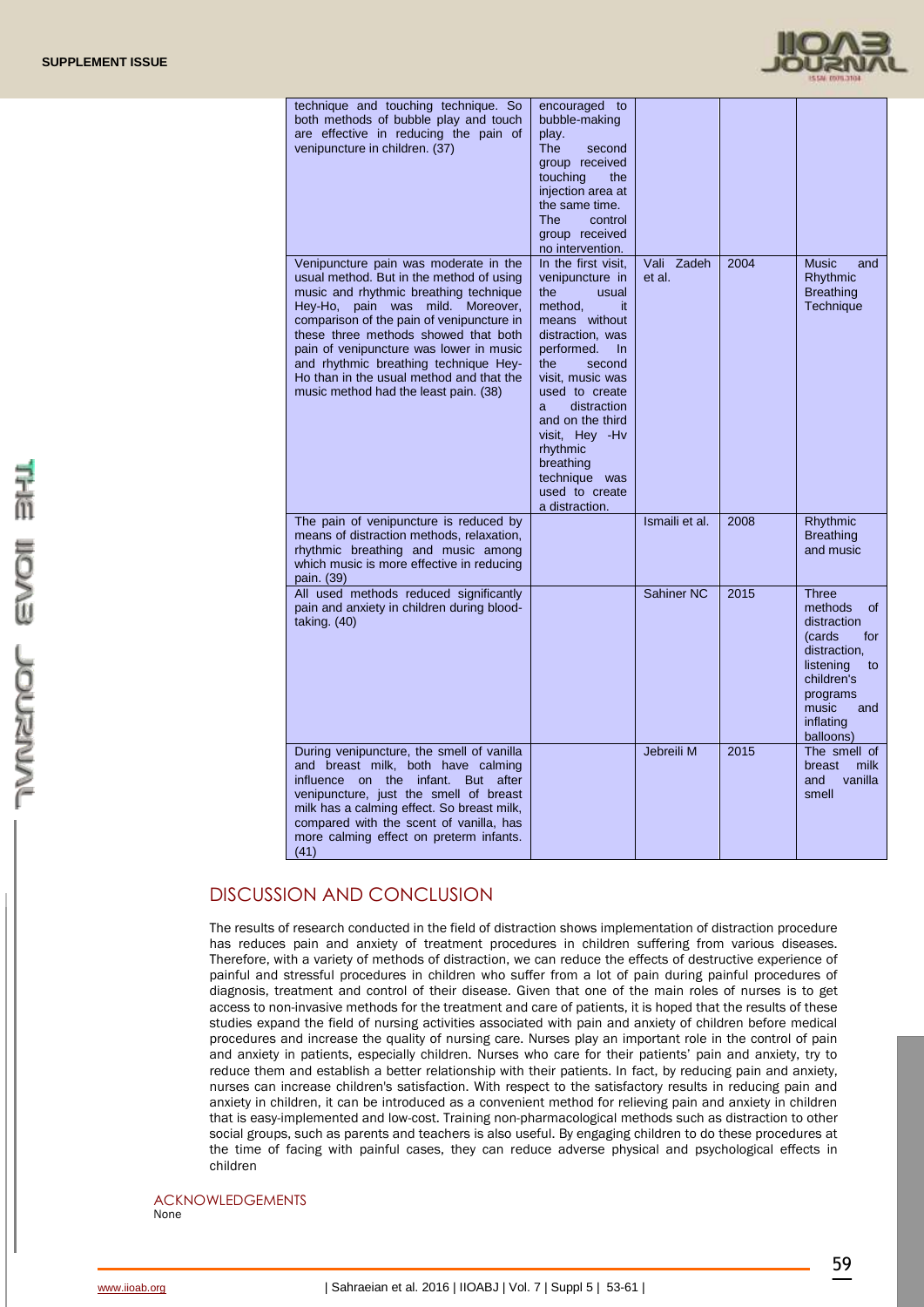

CONFLICT OF INTEREST None

FINANCIAL DISCLOSURE None

### **REFERENCES**

- [1] Mahdipour R, Nematollahi M, Ismaielzadeh Nighabi F. [2010] Effect of Distraction Techniques on Pain Intensity Catheter Insertion in Children with Strabismus. Scientific Journal of Hamadan Nursing & Midwifery Faculty. 18(1): 18-28
- [2] Bagherian S, Borhani F, Abbaszadeh A, Tehrani H, Pashandi H. [2012] The Severity of Pain in Children with Thalassemia during Venipuncture and Prior to Blood Transfusion. Journal of Health & Development 1(2):138-45.
- [3] Vosoghi N, Chehrzad M, Abotalebi G, Atrkar Roshan Z. [2011] Effects of Distraction on Physiologic Indices and Pain Intensity in children aged 3-6 Undergoing IV Injection. Hayat 16 (3 and 4): 39-47
- [4] Akbarbegloo M, Valizadeh L. [2009] PAIN RELIEF IN PEDIATRIC SURGERY UNITS. The Journal of Urmia Nursing and Midwifery Faculty 2(7):67-71
- [5] Borhani F, Bagherian S, Abaszadeh A, Ranjbar H, Tehrani H, Soleimanizadeh L. [2012] The correlation between anxiety and pain due to intravenous catheters in children with thalassemia. Scientific Journal of Iran Blood Transfus Organ 9 (2): 170-174
- [6] Mohebbi P, Azimzadeh R. [2014] Barrier of implementing non-pharmacological pain management in children and presented intereventions by nurses. Holist Nurs Midwifery 24 (2): 40-48
- [7] Shah mohammadi P. [2014] The Effect of EMLA cream on pain of venipuncture in 6-12 . Medical-Surgical Nursing Journal 3 (2): 119-114
- [8] Khalili Shomia S, Safavi M, Yahyavi S H, Farahani H.[2012] Assessment of the Effect of EMLA Cream on Vein Puncture Pain Severity with Vein Catheter in the Patients Undergoing Cesarean Section: Randomized Placebo Controlled Trial. J Mazandaran Univ Med Sci 22 (91): 82-88
- [9] Chiaretti A, Barone G, Rigante D, Ruggiero A, Pierri F, Barbi E, Barone G, Riccardi R. [2011] Intranasal lidocaine and midazolam for procedural sedation in children. Arch Dis Child 96(2):160-3
- [10] Wilson S, Bremner AP, Mathews J, Pearson D. [2013] The use of oral sucrose for procedural pain relief in infants up to six months of age: a randomized controlled trial. Pain Manag Nurs 14(4)
- [11] Farrokhnia M, Shahidi S, Fath-abadi J. [2011] Study of Cognitive Intervention Effects in Reducing Pain Intensity, Distress and Improvement of Situation-Related Life Quality of Children with Cancer 3 (2): 35-  $42$
- [12] R Mahdipour, Raberi M, Nematollahi F. [2010] Ismaielzadeh Nighabi, M.Sc.. Effect of Distraction Techniques on Pain Intensity Catheter Insertion in Children with Strabismus. Scientific Journal of Hamadan Nursing & Midwifery Faculty 18 (1): 18-28
- [13] Dahlquist LM1, Busby SM, Slifer KJ, Tucker CL, Eischen S, Hilley L, Sulc W. [2002] Distraction for children of different ages who undergo repeated needle sticks. J Pediatr Oncol Nurs 19(1): 22-34.
- [14] Gupta HV, Gupta VV, Kaur A, Singla R, Chitkara N. [2014] Comparison between the Analgesic Effect of two Techniques on the Level of Pain Perception During venipuncture in Children up to 7 Years of Age: A Quasi-Experimental Study. J Clin Diagn Res 8(8): 1-4.
- [15] William T, Zempsky. [2008] MD Pharmacologic Approaches for Reducing Venous Access Pain in Children 122: 140–S153
- [16] Bellieni CV, Cordelli DM, Raffaelli M, Ricci B, Morgese G, Buonocore G. [2006] Analgesic effect of watching TV during venipuncture. Arch Dis Child 91(12): 1015-7
- [17] Windich-Biermeier A, Sjoberg I, Dale JC, Eshelman D, Guzzetta CE. [2007] Effects of distraction on pain, fear,

and distress during venous port access and venipuncture in children and adolescents with cancer. J Pediatr Oncol Nurs 24(1): 8-19.

- [18] Vessey JA, Carlson KL, McGill J. [1994] Use of distraction with children during an acute pain experience. Nurs Res 43(6): 369-72
- [19] Rhonda Winskill RN. [2008] Minimising The 'Ouch' A Strategy to Minimise Pain, Fear and Anxiety in Children Presenting to Rural Emergency Departments. Journals sfu 1(1): 21-23
- [20] Sadeghi T, Shamshiri M, Mohammadi N, Shoghi M. [2013] Effect of Distraction on Children's Behavioral Responses to Pain During IV Catheter Insertion . Hayat  $18 (4) \cdot 1 - 9$
- [21] Canbulat N, Inal S, Sönmezer H, [2014] Efficacy of distraction methods on procedural pain and anxiety by applying distraction cards and kaleidoscope in children. Asian Nurs Res [Korean Soc Nurs Sci] 8(1): 23-8.
- [22] Karakaya A, Gözen D. [2016] The Effect of Distraction on Pain Level Felt by School-age Children During Venipuncture Procedure-Randomized Controlled Trial. Pain Manag Nurs. 17(1): 47-53
- [23] Vagnoli L, Caprilli S, Vernucci C, Zagni S, Mugnai F, Messeri A. [2014] Can presence of a dog reduce pain and distress in children during venipuncture?. Pain Manag Nurs 16(2): 89-95.
- [24] Caprilli S, Anastasi F, Grotto RP, Scollo Abeti M, Messeri A. [2007] Interactive music as a treatment for pain and stress in children during venipuncture: a randomized prospective study. J Dev Behav Pediatr 28(5): 399-403.
- [25] Rostami m, Pour aboli F, Jahani Y, Shirzadi F.[2014] The effects of huko point massage with ice on intensity of pain due of Phlebotomy in children with thalassemia in Kerman Samen Alhojaj Medical Center, Iran. Medical-Surgical Nursing Journal 3(3): 162-157
- [26] Schreiber S, Cozzi G, Rutigliano R, Assandro P, Tubaro M. [2016] Analgesia by cooling vibration during venipuncture in children with cognitive impairment. Analgesia by cooling vibration during venipuncture in children with cognitive impairment. Acta Paediatr 105(1): 12-6.
- [27] Alavi A, zargham A, abdyzdan Z, nmnbati M. [2005] The comparison of distraction and EMLA Cream effects on pain intensity due to intravenus Catheters in 5-12 years old thalassemic children. J Shahrekord Univ Med Sci 7 (3): 9-15
- [28] Parvizi F, Alhani F, Aghebati N. [2008] The nurses' problems in applying non-pharmacological pain management for children . IJNR 3 (9) :85-92
- [29] Alavi A, zargham A, abdyzdan Z, nmnbati M. [2005] The comparison of distraction and EMLA Cream effects on pain intensity due to intravenus Catheters in 5-12 years old thalassemic children. J Shahrekord Univ Med Sci. 7 (3): 9-15
- [30] Nik farid L, Yosefi R, Namdar F, Nezami M, [2008][2010] Comparison of EMLA cream versus local refrigeration for reducing venipuncture-related pain in pediatric patients of Children's Medical Center, 5 (16): 32-37
- [31] Akdas O, Basaranoglu G, Ozdemir H, Comlekci M, Erkalp K, Saidoglu . [2014] The effects of Valsalva maneuver on venipuncture pain in children: comparison to EMLA (lidocaine-prilocaine cream) Ir J Med Sci 183(04):517-520
- [32] Yamamoto-Hanada K1, Futamura M1, Kitazawa H1, Ohya Y1, Kobayashi . [2015] Relieving pain and distress during venipuncture: Pilot study of the Japan Environment and Children's Study (JECS). Pediatr Int. 57(5): 1044-7